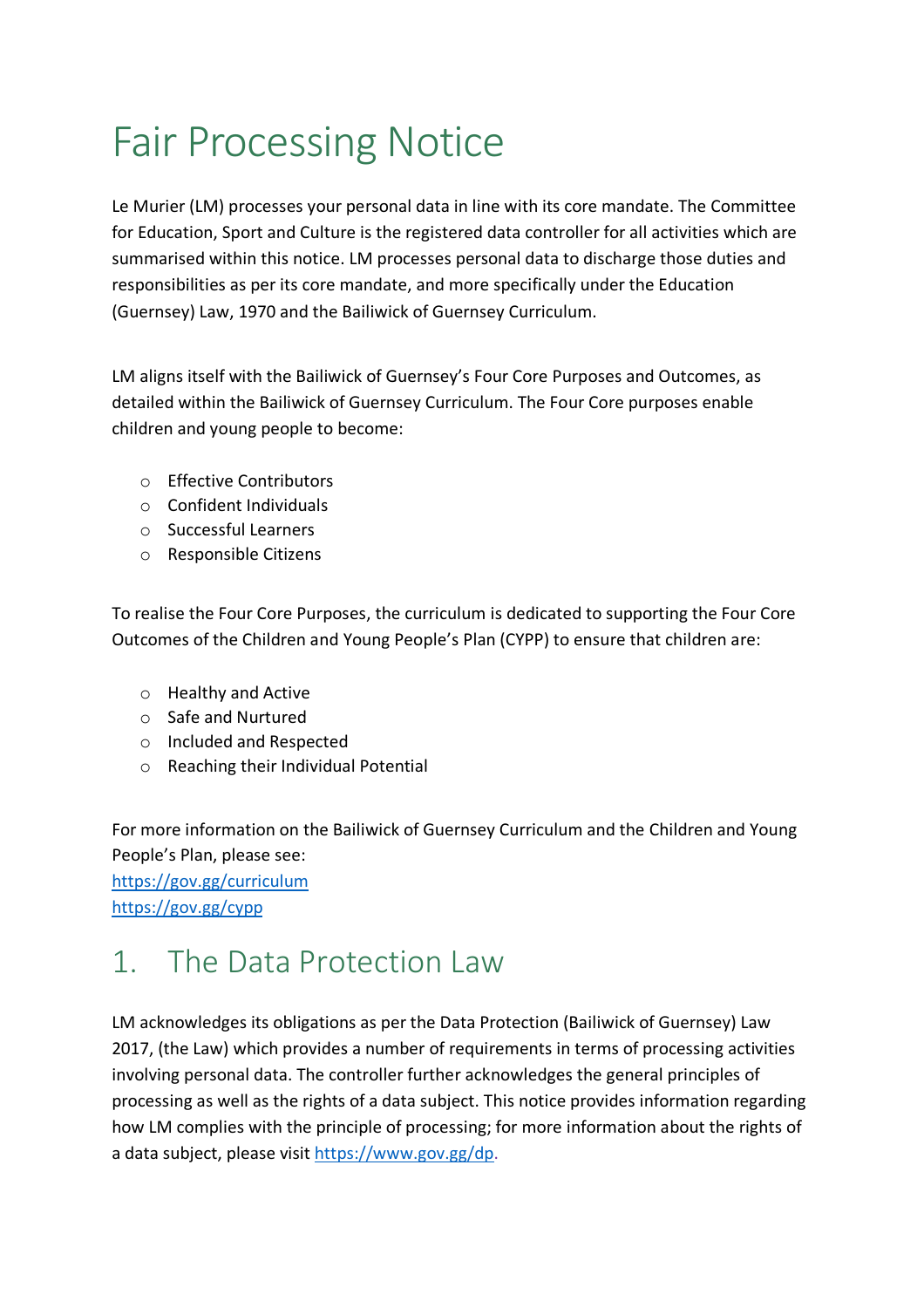## 2. The Principles of Processing

#### **a. Lawfulness, fairness and transparency**

#### *Personal data must be processed lawfully, fairly and in a transparent manner.*

In order to ensure that LM provides mandated educational service provision, personal data is collected directly from the parents and/or appointed guardians of pupils. No personal data is collected from any publically available source. There are occasions when the controller collects "Special Category Data" (the most sensitive data as defined by data protection law); these instances along with the lawful basis for the processing are highlighted within this notice.

LM uses the information that it collects for multiple purposes which are linked to its core mandated responsibilities in administering education to its pupils as per the Education (Guernsey) Law, 1970 and in line with the Bailiwick of Guernsey Curriculum. LM collects the following personal data:

- o Basic personal data relating to parents, appointed guardians and pupils such as full name, address, date of birth, email address and contact information;
- $\circ$  Language and nationality of pupils;
- o Images including photos and CCTV; and
- o General information regarding pupils' educational activities such as behavioral records, test and examination results and academic reports.

In terms of Special Category Data, LM may collect information revealing:

- o Health and medical information of pupils including any special educational needs information;
- o Racial or ethnic origin;
- o Religious or philosophical belief; and
- o Genetic data.

The personal and special category data above is collected and processed in order to discharge the responsibilities of the Committee for Education, Sport and Culture. The lawful basis for collecting and processing each category of personal data and special category data is dependent upon the specific processing activity in question. The table below lists the operational function and information source, the personal data which is required to fulfil each function and the lawful basis for the respective processing activities.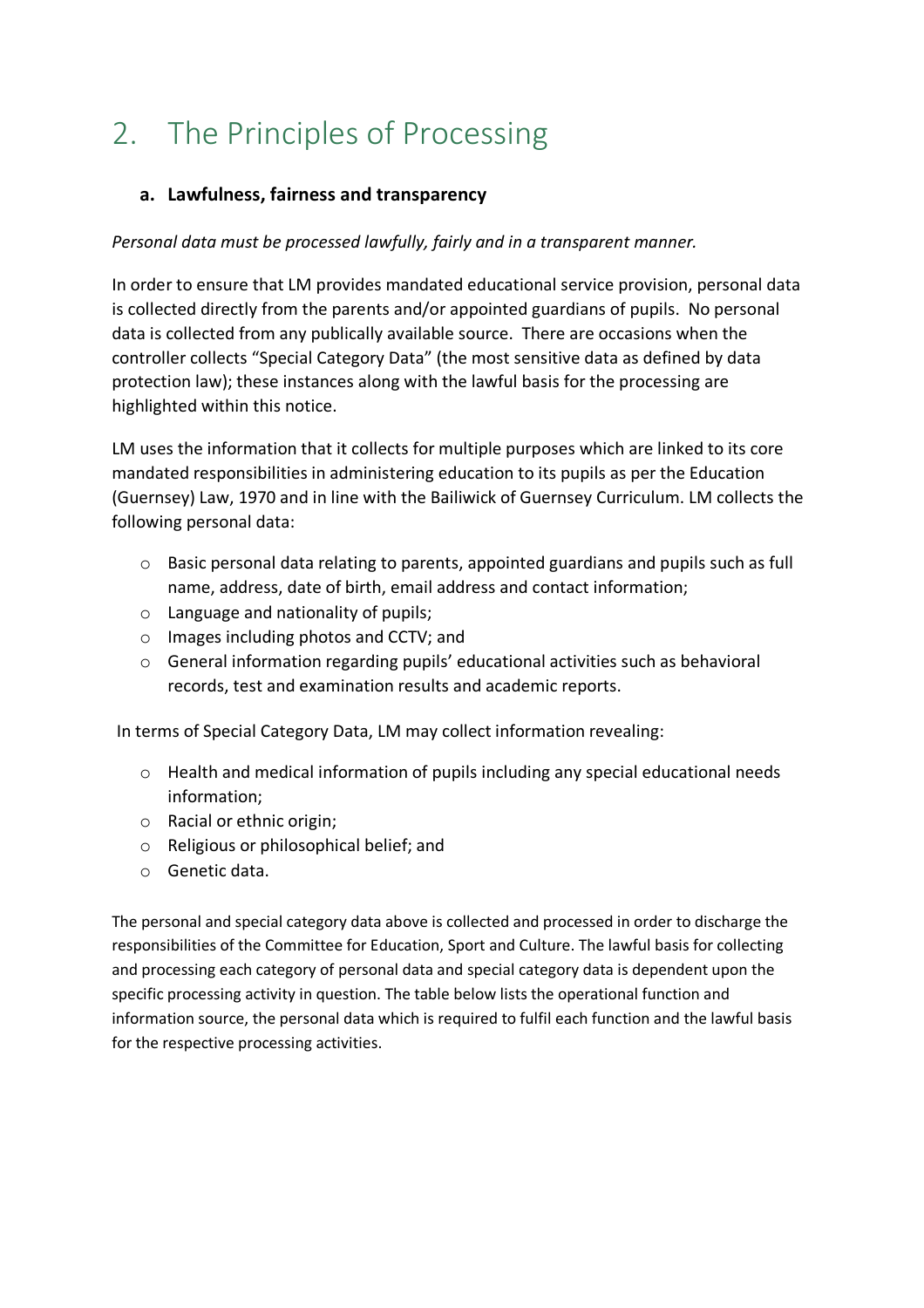| <b>Information Source and its</b><br><b>Operational Function</b>                                                                                                          | <b>Personal Data</b>                                                                                                                                                                                                                                                                                                                                                                                                                                                                            | <b>Lawful Basis for Processing</b>                                                                                                                                                                                                                                                                                                                                                                                                                                                                                                                                                                                                                                            |  |
|---------------------------------------------------------------------------------------------------------------------------------------------------------------------------|-------------------------------------------------------------------------------------------------------------------------------------------------------------------------------------------------------------------------------------------------------------------------------------------------------------------------------------------------------------------------------------------------------------------------------------------------------------------------------------------------|-------------------------------------------------------------------------------------------------------------------------------------------------------------------------------------------------------------------------------------------------------------------------------------------------------------------------------------------------------------------------------------------------------------------------------------------------------------------------------------------------------------------------------------------------------------------------------------------------------------------------------------------------------------------------------|--|
| Data collected and stored<br>on the School Information<br><b>Management System</b><br>(SIMS). The system holds<br>the core pupil and<br>parent/guardian personal<br>data. | <b>Basic Personal Data</b><br>Pupils: Full name,<br>address, date of birth,<br>contact information for<br>next of kin, photos, CCTV<br>footage, language and<br>nationality.<br>Parents/guardians: Full<br>name, address and<br>contact details.<br><b>Special Category Data</b><br>Health and medical<br>information of pupils and<br>occasionally, parents<br>and/or appointed<br>guardians, genetic data,<br>racial or ethnic origin,<br>religious or philosophical<br>belief, genetic data. | <b>Basic Personal Data</b><br>Schedule 2, Part 1, Condition<br>5:<br>"The processing is necessary<br>for the exercise or<br>performance by a public<br>authority of -<br>(a) A function that is of a<br>public nature, or<br>(b) A task carried out in the<br>public interest.<br><b>Special Category Data</b><br>Schedule 2, Part 2, Condition<br>$10(a)$ :<br>"The processing is necessary<br>for a health or social care<br>purpose and is undertaken by<br>(i) a health professional, or<br>(ii) a person who in the<br>circumstances owes a duty of<br>confidentiality which is<br>equivalent to that which<br>would arise if the person were<br>a health professional". |  |
| Data collected and stored<br>on the Private Fund<br>Management software<br>(PFM). The software is<br>linked to SIMS (see above)<br>and it provides fund                   | <b>Basic Personal Data</b><br>Pupils: Full name,<br>address, date of birth and<br>contact information for<br>next of kin.                                                                                                                                                                                                                                                                                                                                                                       | <b>Basic Personal Data</b><br>Schedule 2, Part 1, Condition<br>5:<br>"The processing is necessary<br>for the exercise or                                                                                                                                                                                                                                                                                                                                                                                                                                                                                                                                                      |  |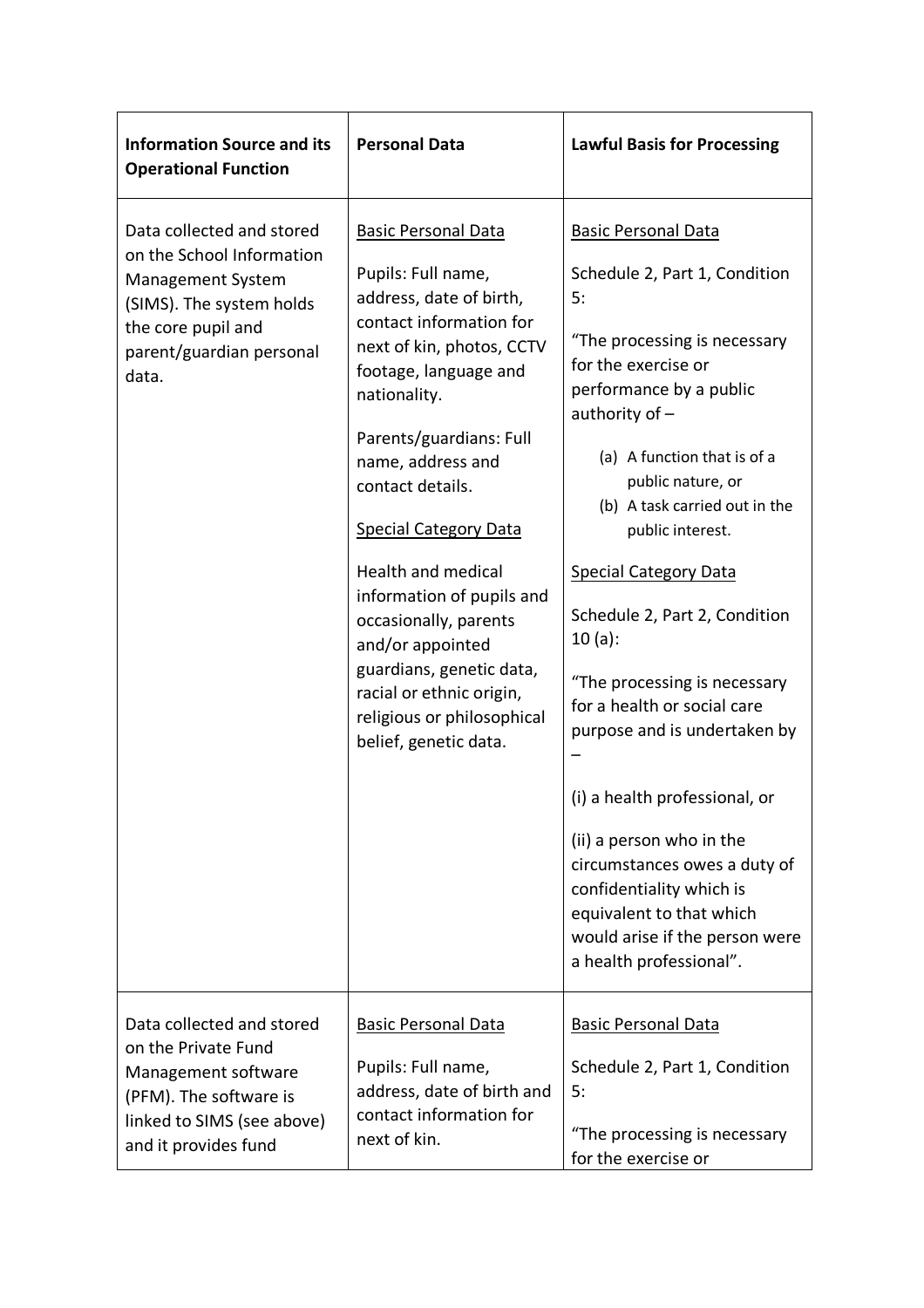| management for school<br>trips etc.                                                                                                                                            | Parents/guardians: Full<br>name, address and<br>contact details.                                                                                                                              | performance by a public<br>authority of $-$<br>(a) A function that is of a<br>public nature, or<br>(b) A task carried out in the<br>public interest.                                                                                                                             |
|--------------------------------------------------------------------------------------------------------------------------------------------------------------------------------|-----------------------------------------------------------------------------------------------------------------------------------------------------------------------------------------------|----------------------------------------------------------------------------------------------------------------------------------------------------------------------------------------------------------------------------------------------------------------------------------|
| Data collected and stored<br>on Groupcall. Groupcall is<br>linked to SIMS and provides<br>a system for improved<br>parental engagement via<br>instant online messaging<br>etc. | <b>Basic Personal Data</b><br>Pupils: Full name,<br>address, date of birth and<br>contact information for<br>next of kin.<br>Parents/guardians: Full<br>name, address and<br>contact details. | <b>Basic Personal Data</b><br>Schedule 2, Part 1, Condition<br>5:<br>"The processing is necessary<br>for the exercise or<br>performance by a public<br>authority of $-$<br>(a) A function that is of a<br>public nature, or<br>(b) A task carried out in the<br>public interest. |
| Data collected and stored<br>on the school website.                                                                                                                            | <b>Basic Personal Data</b><br>Pupils: photos, full name<br>and date of birth.                                                                                                                 | <b>Basic Personal Data</b><br>Schedule 2, Part 1, Condition<br>1:<br>"The data subject has<br>requested or given consent to<br>the processing of the personal<br>data for the purpose for which<br>it is processed".                                                             |
| Data collected and stored<br>on the school's blog and on<br>social media platforms such<br>as Facebook and Twitter.                                                            | <b>Basic Personal Data</b><br>Pupils: photos, full name<br>and date of birth.                                                                                                                 | <b>Basic Personal Data</b><br>Schedule 2, Part 1, Condition<br>1:<br>"The data subject has<br>requested or given consent to<br>the processing of the personal<br>data for the purpose for which<br>it is processed".                                                             |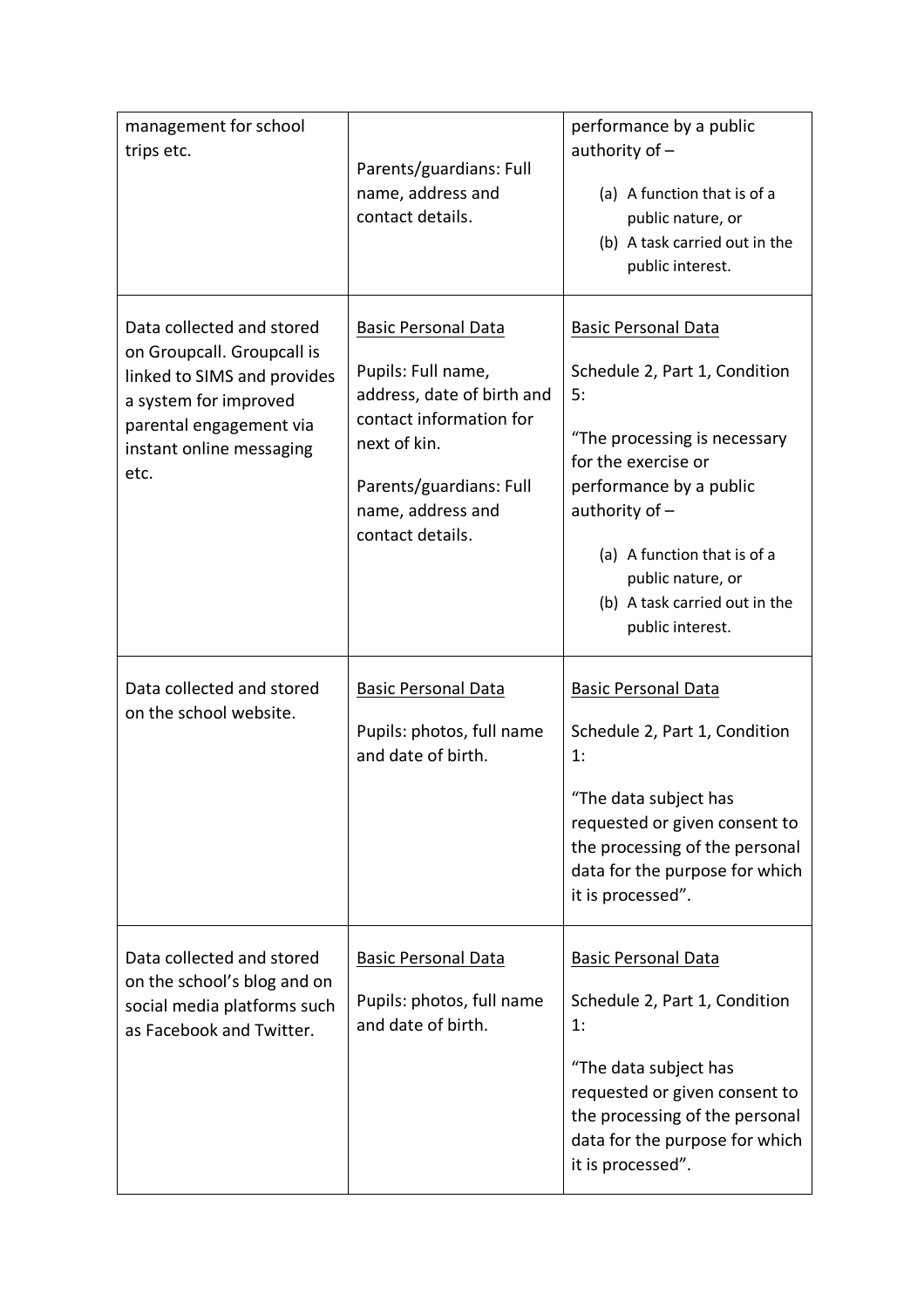| Data collected and stored<br>on the Micro Librarian<br>System. System is linked to<br>SIMS and provides an online<br>library management<br>system. | <b>Basic Personal Data</b><br>Pupils: Full name and<br>date of birth/year group.                                                                                                                                                                                                                                                       | <b>Basic Personal Data</b><br>Schedule 2, Part 1, Condition<br>5:<br>"The processing is necessary<br>for the exercise or<br>performance by a public<br>authority of $-$<br>(a) A function that is of a<br>public nature, or<br>(b) A task carried out in the<br>public interest.                                                                                                                                                                                                                          |
|----------------------------------------------------------------------------------------------------------------------------------------------------|----------------------------------------------------------------------------------------------------------------------------------------------------------------------------------------------------------------------------------------------------------------------------------------------------------------------------------------|-----------------------------------------------------------------------------------------------------------------------------------------------------------------------------------------------------------------------------------------------------------------------------------------------------------------------------------------------------------------------------------------------------------------------------------------------------------------------------------------------------------|
| <b>Electronic Drives where</b><br>correspondence, school<br>reports etc. are saved.                                                                | <b>Basic Personal Data</b><br>Pupils: Full name,<br>address, date of birth,<br>email address,<br>photographs and contact<br>information;<br>language, nationality and<br>general information<br>regarding pupils'<br>educational activities<br>such as behavioral<br>records, test and<br>examination results and<br>academic reports. | <b>Basic Personal Data</b><br>Schedule 2, Part 1, Condition<br>5:<br>"The processing is necessary<br>for the exercise or<br>performance by a public<br>authority of $-$<br>(a) A function that is of a<br>public nature, or<br>(b) A task carried out in the<br>public interest.<br>For processing photographs:<br>Schedule 2, Part 1, Condition<br>1:<br>"The data subject has<br>requested or given consent to<br>the processing of the personal<br>data for the purpose for which<br>it is processed". |
| Locked paper files/filing<br>cabinets containing child<br>protection data, data on<br>children's special                                           | <b>Basic Personal Data</b><br>Pupils: Full name,<br>address, date of birth,                                                                                                                                                                                                                                                            | <b>Basic Personal Data</b><br><b>Basic Personal Data</b>                                                                                                                                                                                                                                                                                                                                                                                                                                                  |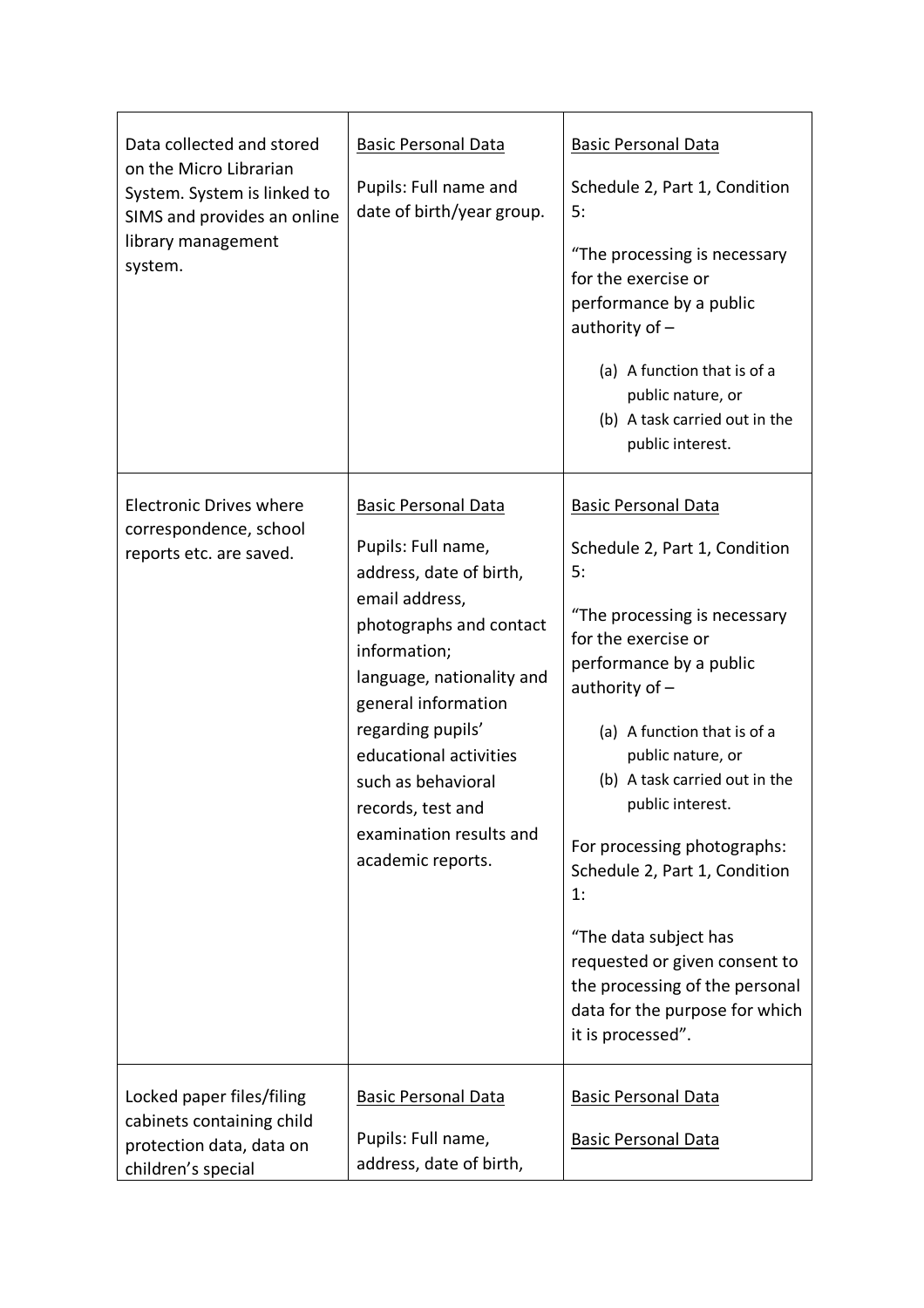| educational needs, general   | email address,                                    | Schedule 2, Part 1, Condition                     |
|------------------------------|---------------------------------------------------|---------------------------------------------------|
| pupil information, student's | photographs and contact                           | 5:                                                |
| medical information and      | information;                                      |                                                   |
| also staff data.             | language, nationality and                         | "The processing is necessary                      |
|                              | general information                               | for the exercise or                               |
|                              | regarding pupils'                                 | performance by a public                           |
|                              | educational activities                            | authority of $-$                                  |
|                              | such as behavioral                                | (a) A function that is of a                       |
|                              | records, test and                                 | public nature, or                                 |
|                              | examination results and                           | (b) A task carried out in the                     |
|                              | academic reports.                                 | public interest.                                  |
|                              |                                                   | For processing photographs:                       |
|                              | Parents: Full name,                               |                                                   |
|                              | address and contact                               | Schedule 2, Part 1, Condition                     |
|                              | details.                                          | 1:                                                |
|                              |                                                   | "The data subject has                             |
|                              | Staff: Full name, address<br>and contact details. | requested or given consent to                     |
|                              |                                                   | the processing of the personal                    |
|                              | <b>Special Category Data</b>                      | data for the purpose for which                    |
|                              |                                                   | it is processed".                                 |
|                              | Pupils: Child protection                          |                                                   |
|                              | data, special educational                         | <b>Special Category Data</b>                      |
|                              | needs data and medical                            |                                                   |
|                              | information.                                      | For processing medical<br>information and special |
|                              | <b>Staff: Medical</b>                             | educational needs data:                           |
|                              | information.                                      | Schedule 2, Part 2, Condition                     |
|                              |                                                   | $10(a)$ :                                         |
|                              |                                                   |                                                   |
|                              |                                                   | "The processing is necessary                      |
|                              |                                                   | for a health or social care                       |
|                              |                                                   | purpose and is undertaken by                      |
|                              |                                                   |                                                   |
|                              |                                                   | (i) a health professional, or                     |
|                              |                                                   | (ii) a person who in the                          |
|                              |                                                   | circumstances owes a duty of                      |
|                              |                                                   | confidentiality which is                          |
|                              |                                                   | equivalent to that which                          |
|                              |                                                   | would arise if the person were                    |
|                              |                                                   | a health professional".                           |
|                              |                                                   |                                                   |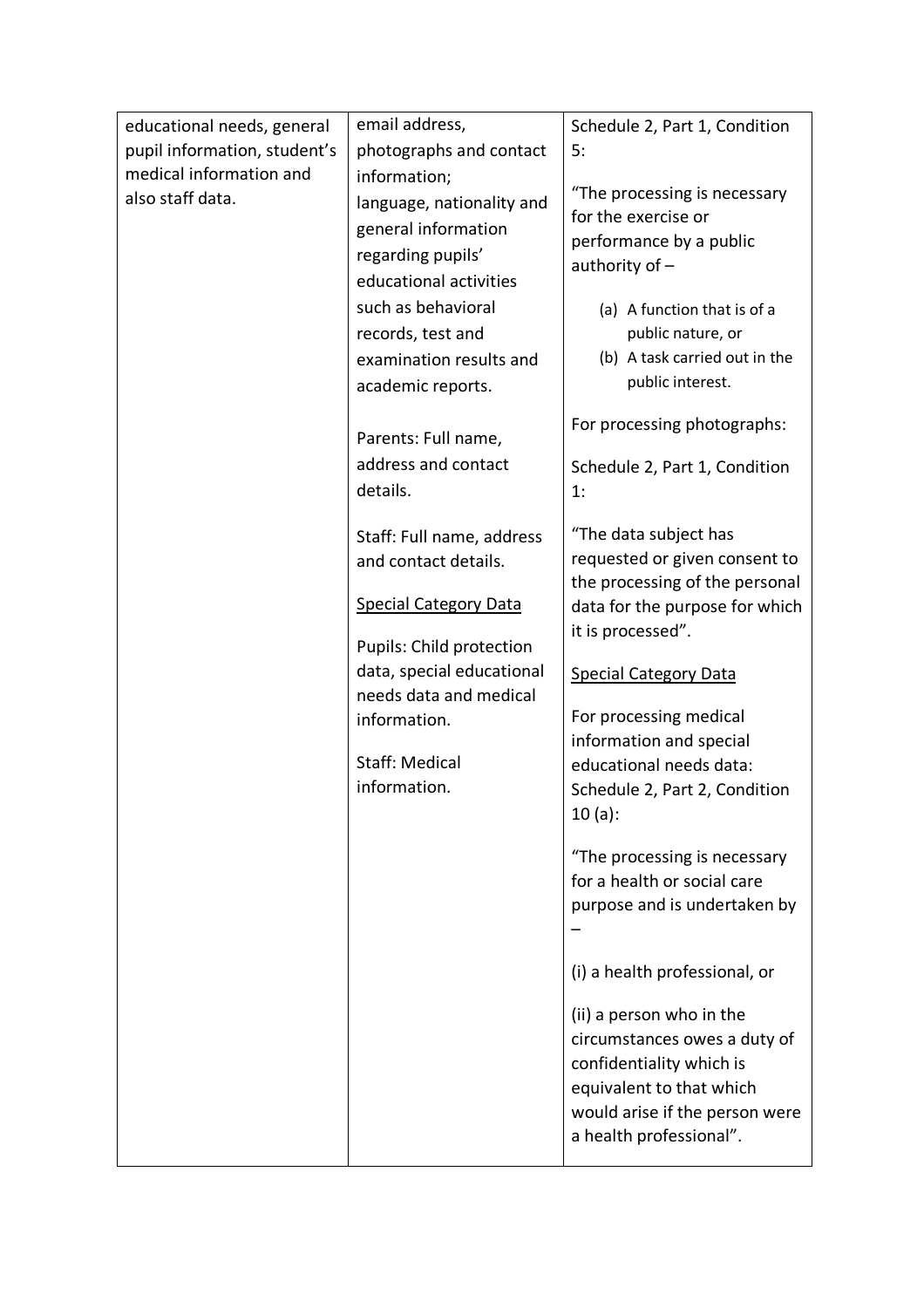|                                                     |                                                                                                                                                                                                                                                  | For processing child<br>protection data: Schedule 2,<br>Part 2, Condition 8:<br>"The processing is necessary<br>for the controller to exercise<br>any right or power, or<br>perform or comply with any<br>duty, conferred or imposed on<br>the controller by an<br>enactment". $I.e. - the$<br>Children (Guernsey and<br>Alderney) Law, 2008).                                                                                                                                                            |
|-----------------------------------------------------|--------------------------------------------------------------------------------------------------------------------------------------------------------------------------------------------------------------------------------------------------|-----------------------------------------------------------------------------------------------------------------------------------------------------------------------------------------------------------------------------------------------------------------------------------------------------------------------------------------------------------------------------------------------------------------------------------------------------------------------------------------------------------|
| Data collected and stored<br>on Google drive.       | <b>Basic Personal Data</b><br>Pupils: Full name,<br>photographs, general<br>information regarding<br>pupils' educational<br>activities such as reports<br>and class work etc. and<br>any further data that the<br>end user chooses to<br>upload. | <b>Basic Personal Data</b><br>Schedule 2, Part 1, Condition<br>5:<br>"The processing is necessary<br>for the exercise or<br>performance by a public<br>authority of $-$<br>(a) A function that is of a<br>public nature, or<br>(b) A task carried out in the<br>public interest.<br>For processing photographs:<br>Schedule 2, Part 1, Condition<br>1:<br>"The data subject has<br>requested or given consent to<br>the processing of the personal<br>data for the purpose for which<br>it is processed". |
| Charity Database to raise<br>funds for residential. | <b>Basic Personal Data</b><br>Name, email address                                                                                                                                                                                                | <b>Basic Personal Data</b><br>Schedule 2, Part 1, Condition<br>1:                                                                                                                                                                                                                                                                                                                                                                                                                                         |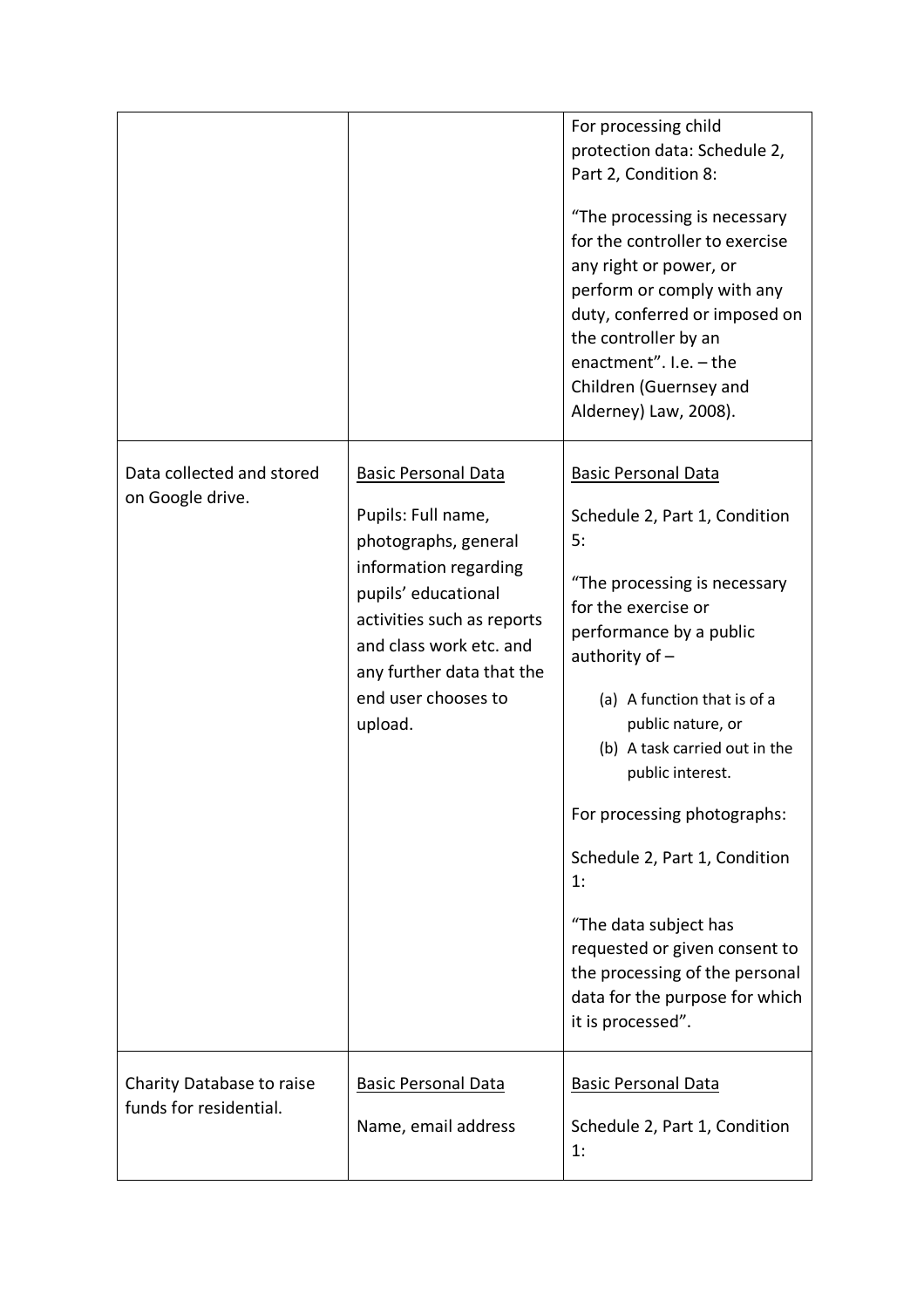|                                                                              |                                                           | "The data subject has<br>requested or given consent to<br>the processing of the personal<br>data for the purpose for which<br>it is processed".                                                                      |
|------------------------------------------------------------------------------|-----------------------------------------------------------|----------------------------------------------------------------------------------------------------------------------------------------------------------------------------------------------------------------------|
| <b>Guernsey Sailing Trust</b><br>Database                                    | <b>Basic Personal Data</b><br>Name and contact details.   | <b>Basic Personal Data</b><br>Schedule 2, Part 1, Condition<br>1:<br>"The data subject has<br>requested or given consent to<br>the processing of the personal<br>data for the purpose for which<br>it is processed". |
| Additional apps, websites<br>and systems. See appendix<br>A for a full list. | See Appendix A for<br>personal data that is<br>processed. | See Appendix A for lawful<br>basis in relation to each<br>activity.                                                                                                                                                  |

In some circumstances, personal data (and some special category data) held by the SIMS may be transferred to another controller within the States of Guernsey, such as the Committee *for* Health & Social Care, for reasons relating to physiotherapy, occupational therapy or speech therapy requirements of pupils. The lawful basis for the transfer of personal data for these reasons is: Schedule 2, Part 2, Condition 10 (a): "The processing is necessary for a health or social care purpose and is undertaken by a health professional, or a person who in the circumstances owes a duty of confidentiality which is equivalent to that which would arise if the person were a health professional".

Equally in some circumstances, personal data (and some special category data) held by the SIMS may be transferred to the Sports Commission in order to facilitate pupil involvement in sport related activities hosted by the Sports Commission. The lawful basis for this processing is: Schedule 2, Part 3, Condition 18: "The data subject has given explicit consent to the processing of the personal data for the purpose for which it is processed".

#### **b. Purpose limitation**

*Personal data must not be collected except for a specific, explicit and legitimate purpose and, once collected, must not be further processed in a manner incompatible with the purpose for which it was collected.* 

LM acknowledges its responsibility with regards to this data protection principle and therefore the controller maintains that it will not further process that personal data in a way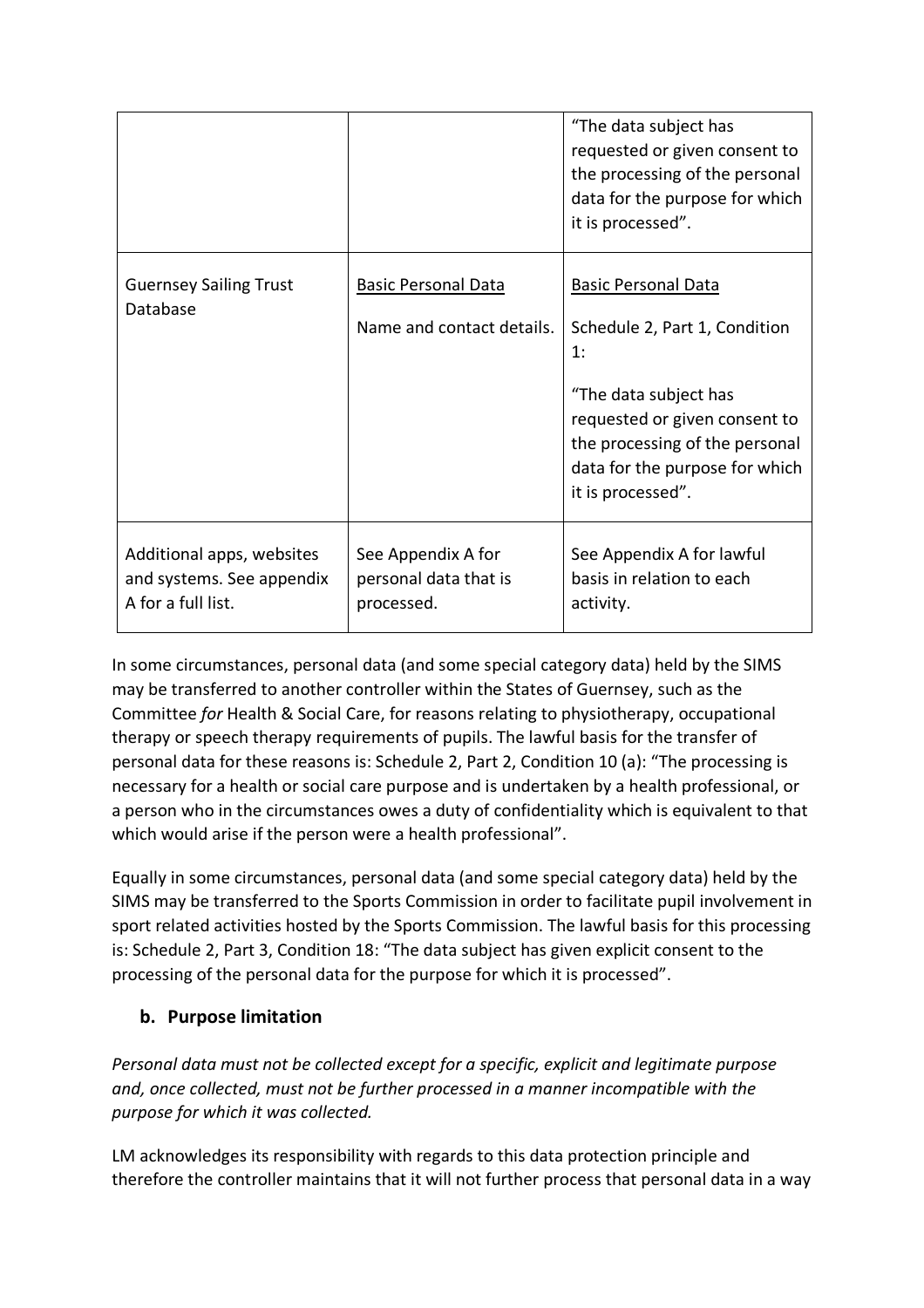which is incompatible to its original reason for processing as specified in section 2a, unless the controller is required to do so by law.

#### **c. Minimisation**

*Personal data processed must be adequate, relevant and limited to what is necessary in relation to the purpose for which it is processed.* 

LM maintains that it will only process the personal data which is detailed in section 2a, and will not process any further personal data that is not necessary in relation to the original reason for processing personal data as specified in section 2a, unless the controller is required to do so by law.

#### **d. Accuracy**

*Personal data processed must be accurate, kept up-to-date (where applicable) and reasonable steps must be taken to ensure that personal data that is inaccurate is erased or corrected without delay.* 

LM will ensure that all personal data that it holds is accurate and kept up-to-date, and any personal data that is inaccurate will be erased or corrected without delay, with the provisions of the Law as applicable.

#### **e. Storage limitation**

*Personal data must not be kept in a form that permits identification of a data subject for any longer than is necessary for the purpose for which it is processed.* 

LM acknowledges its responsibility in relation to this principle. Personal data and Special Category Data will be retained in accordance with the States of Guernsey Records Management Policy and the Schools' Retention and Disposal Schedule. For more information in relation to either of these documents, please contact the Data Protection Officer for Education, Sport & Culture (see below for contact details).

#### **f. Integrity and confidentiality**

*Personal data must be processed in a manner that ensures its appropriate security, including protecting it against unauthorised or unlawful processing and against accidental loss, destruction or damage, using appropriate technical or organisational measures.* 

All personal data held by LM is protected and securely stored and in order to prevent unauthorised or unlawful processing, the controller has put in place suitable physical, electronic and managerial procedures to safeguard and secure the information that is collected. Access to electronic or paper records is tightly controlled and all employees are vetted in a manner commensurate with the role that they are expected to undertake.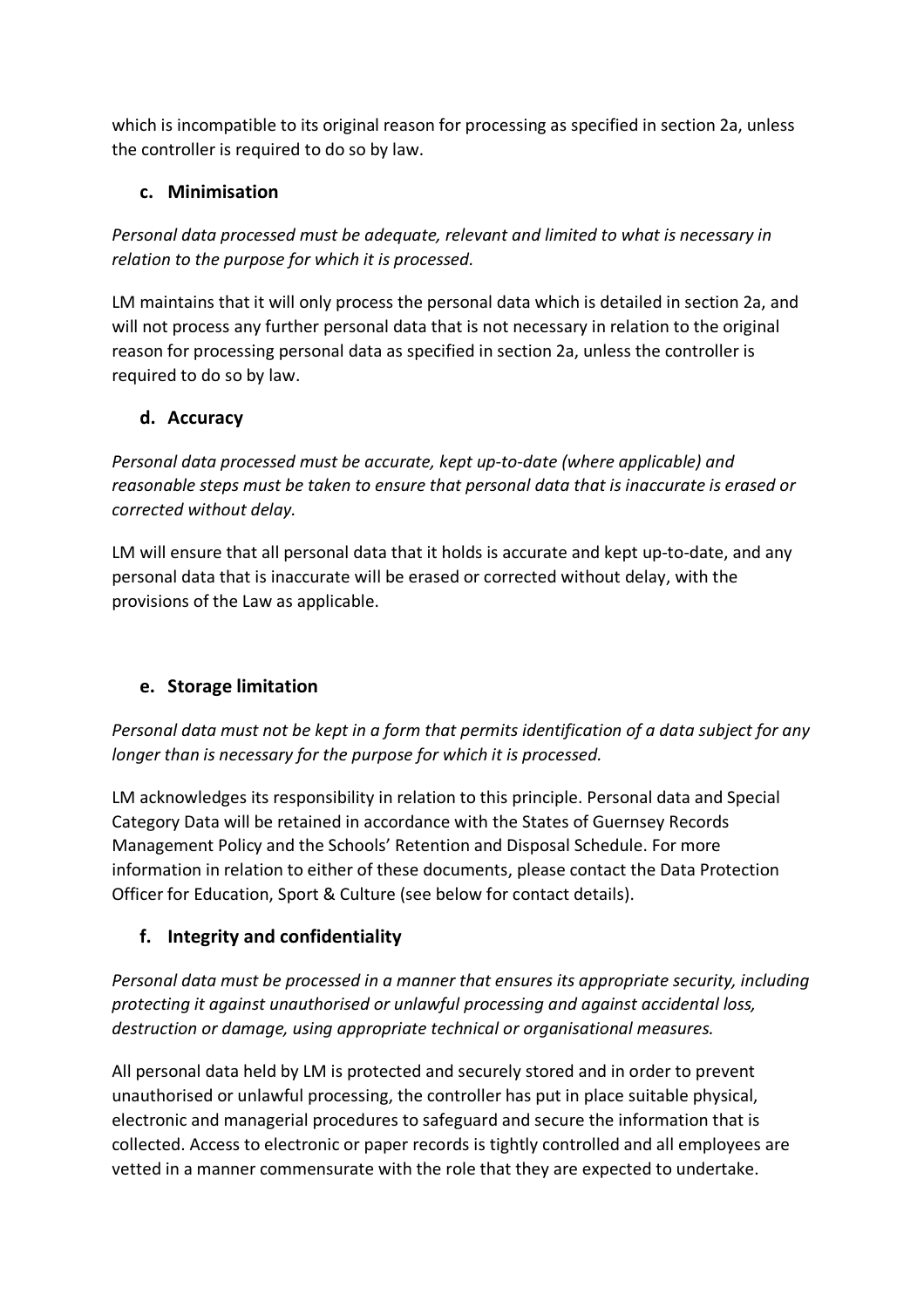Protocols and followed to ensure that employees only have access to areas and documents as required to undertake their role. Access to records is monitored and effectively managed.

#### **g. Accountability**

*The controller is responsible for, and must be able to demonstrate, compliance with the data protection principles.* 

### 3. Contact Details

The contact details of the controller (the Committee for Education, Sport and Culture) are as follows:

Tel: 01481 733000

Email: educationsportandculture@gov.gg

The contact details for the Data Protection Officer of Education, Sport and Culture (Matthew Loaring) are as follows:

Tel: 01481 717000 (Ext 677 2129)

Email: data.protection@gov.gg and/or matthew.loaring@gov.gg

#### **Appendix A – List of additional websites and apps utilised by LM**

Below is a list of apps and websites utilised by LM. Where an app or website is used for educational purposes, the lawful basis for the processing is: Schedule 2, Part 1, Condition 5: "The processing is necessary for the exercise or performance by a public authority of a function that is of a public nature, or a task carried out in the public interest".

Where an app or website is not used for education purposes and thus does not fit within ESC's core mandate (as per the Education (Guernsey) Law, 1970 and the Bailiwick of Guernsey Curriculum), the lawful basis for the processing is: Schedule 2, Part 1, Condition 1: "The data subject has requested or given consent to the processing of the personal data for the purpose for which it is processed".

Where the use of an app or website requires the transfer of personal data outside of the EEA, irrespective of whether they are for educational purposes or not, the lawful basis for this processing is: Schedule 2, Part 3, Condition 18: "The data subject has given explicit consent to the processing of the personal data for the purpose for which it is processed". In these instances, in accordance with Section 59(d) of the Data Protection (Bailiwick of Guernsey) Law, 2017, the data subject is asked to provide their explicit consent after having been informed of the possible risks of such transfers for the data subject due to the absence of an adequacy decision in respect of the unauthorised jurisdiction.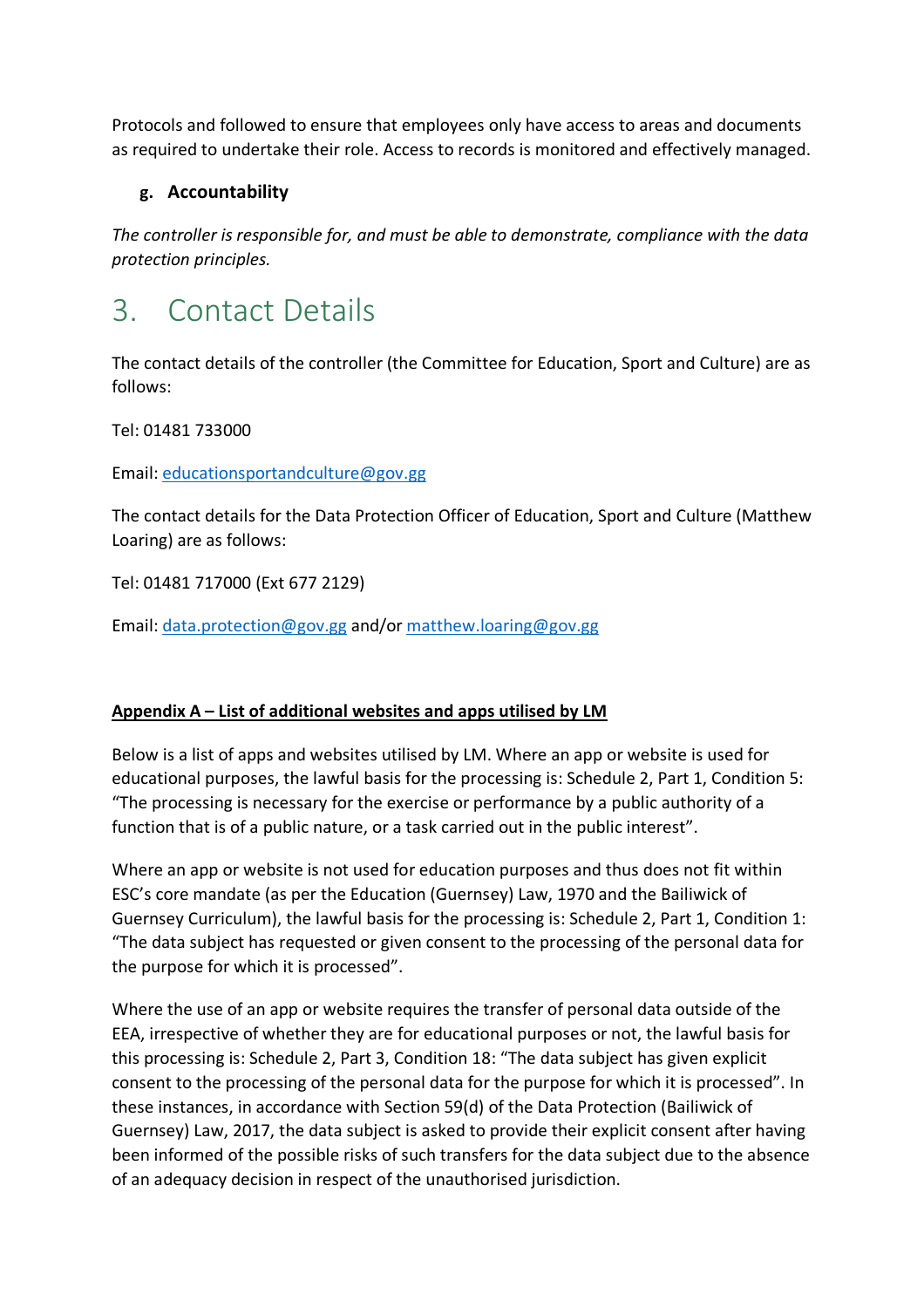| Apps/Websites etc.  |                                                         |                    |  |
|---------------------|---------------------------------------------------------|--------------------|--|
| <b>Name</b>         | <b>Information and Lawful Basis</b>                     | <b>DP</b>          |  |
|                     |                                                         | <b>Information</b> |  |
| <b>Digimap</b>      | About: Online mapping service for use by teachers       | Digimap for        |  |
|                     | and pupils.                                             | <b>Schools</b>     |  |
|                     |                                                         | Privacy            |  |
|                     | <b>Location:</b> EDINA (University of Edinburgh) (UK).  | <b>Notice</b>      |  |
|                     | Personal data: Name, title, organisation address,       |                    |  |
|                     | telephone numbers, personal or work email address       |                    |  |
|                     | and IP address.                                         |                    |  |
|                     | Lawful basis for processing:                            |                    |  |
|                     | Schedule 2, Part 1, Condition 5:                        |                    |  |
|                     | "The processing is necessary for the exercise or        |                    |  |
|                     | performance by a public authority of a function that is |                    |  |
|                     | of a public nature, or a task carried out in the public |                    |  |
|                     | interest".                                              |                    |  |
| <b>Evolve</b>       | About: Website which offers early childhood             | <b>Evolve</b>      |  |
|                     | education facilities.                                   | Privacy            |  |
|                     |                                                         | <b>Notice</b>      |  |
|                     | Location: Auckland, New Zealand.                        |                    |  |
|                     | Personal data: Name and contact details.                |                    |  |
|                     | Lawful basis for processing:                            |                    |  |
|                     | Schedule 2, Part 3, Condition 18:                       |                    |  |
|                     | "The data subject has given explicit consent to the     |                    |  |
|                     | processing of the personal data for the purpose for     |                    |  |
|                     | which it is processed".                                 |                    |  |
| <b>Google Suite</b> | About: Cloud computing, productivity and                | <b>G</b> Suite for |  |
|                     | collaboration software.                                 | Education          |  |
|                     |                                                         | Privacy            |  |
|                     | Location: US.                                           | <b>Notice</b>      |  |
|                     | Personal data: Email address. First name. Last name.    |                    |  |
|                     | Any other data provided by end users.                   |                    |  |